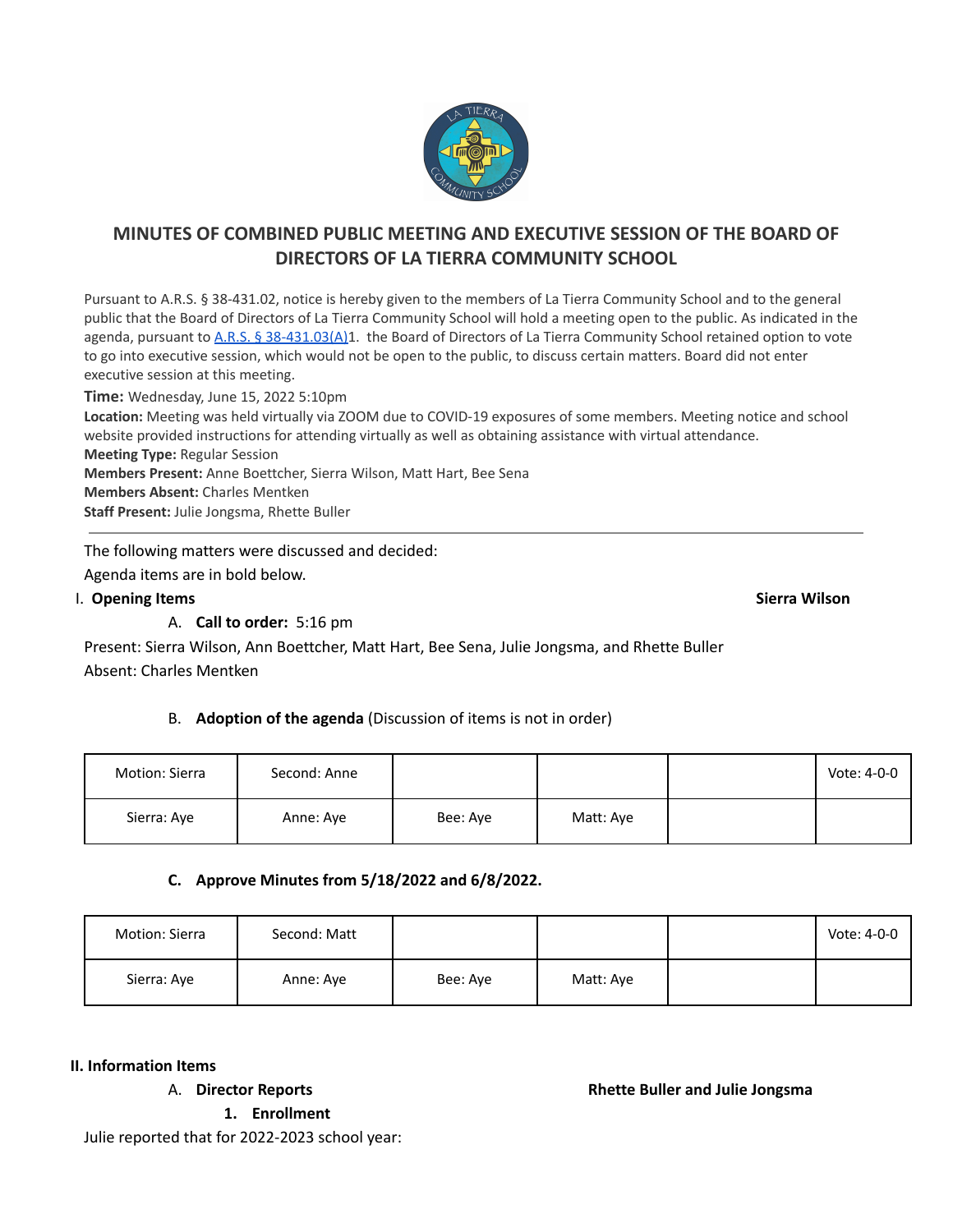- Kindergarten has 9,
- $\bullet$  1st has 16,
- $\bullet$  2nd has 16.
- 3rd has 23
- $\bullet$  4th has 10,
- $\bullet$  5th has 11,
- $\bullet$  6th has 20,
- 7th has 7
- Total Headcount: 112 FTE: 107.5

Enrollment is expected to go up more over the summer based on past history.

# **2. Student Achievement**

Rhette reported that the student achievement benchmark analysis and the standardized testing comparison of last spring to this spring were emailed to the board.

- Re: Benchmark testing not a lot of growth, but not surprising considering all that was going on at the end of year when the testing happened.
- Re: Standardized testing... growth (measured as % of students passing) was shown in ELA in 4th, 5th, 7th and in Math in 3rd, 4th, 5th.

# **3. Maintenance**

Julie reported that the A/C unit repair is in progress – repair folks coming Friday.

- 4. **Finance** reviewed during discussion items.
- **5. Personnel**

Julie reported that the 2nd grade teaching position has been accepted by Sarah Greene. Selection process for 3rd grade in process. 7th grade - Sam Westphal will be taking this position, Art teacher - currently interviewing

# **6. Compliance -**

Julie reported that the request to add Dawn Klaiber as additional charter representative was submitted, being reviewed.

Rhette reported that she has finished all other compliance related requirements needed to date.

# 7. **COVID-19 Response** (Discussion Item)

Board and directors may discuss the state of affairs with regards to LTCS' response to COVID-19. May discuss finance, programs, policies, or guidelines related to the school's response to COVID-19.

## No discussion

Other things mentioned by Julie:

- The end-of-year Passages Ceremony was held at the Adult Center on Rosser. ~320 people. Positive feedback. Will likely hold it there again in the future.
- The marketing banners are up around town and will be 'til mid-July.

Other things mentioned by Rhette:

● We did get the \$40,000 school sustainability grant for the Math/STEM interventionist position.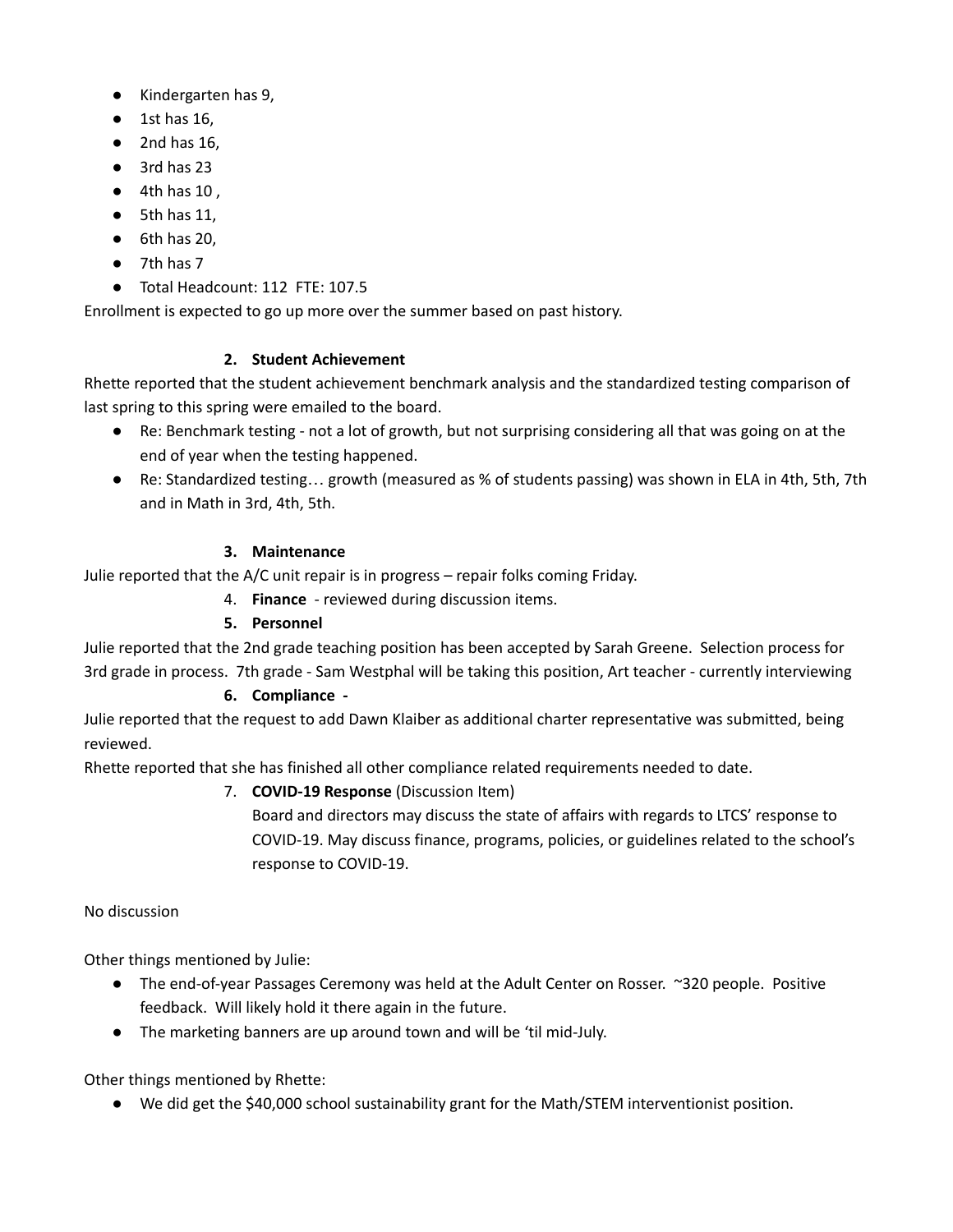- If we are re-identified for the School Improvement Program again, there is another grant we would become eligible to apply for this fall.
- Still waiting to hear on the SPED grant. (Has been submitted, expected to be approved.)
- Another grant waiting to hear on is the one that funds our school counselor position. It's a 3year grant we did not get it in year 1, but we did get it for year 2 and 3. We are currently going into year 3. It is typically re-approved so long as we meet the requirements of the grant, so we expect we should get re-approved.

### B. **Board Report** Sierra Wilson Sierra Wilson Sierra Wilson Sierra Wilson Sierra Wilson

- 1. Planning/Board Calendar review upcoming board work
- 2. Training review training needs and upcoming training schedules
- 3. Recruitment/Board composition review composition and recruitment needs, introduce interested potential board members.

Sierra reported that we are currently done with the board calendar. We need to elect new officers in July or August and re-do the board calendar for next school year. No training is planned at this time. On radar though is to do training on the new board tracking / document organization software.

Re: Board Recruitment: we have had interest expressed by a new person for joining board (also possibly their spouse who has a little more time). We are currently waiting for their resume. Will likely come to a meeting in the near future. Either this person or their spouse would be good to have on the board because they are well connected in the community. Time may be an issue (less so for spouse).

Re: board activities this past month: We have Just finished the director's evaluation. Next month we will be looking at the growth plans for Julie & Dawn. We also need to discuss new officer positions/structure next month. Sierra asked the board to think about the chair position as currently no one has time. Sierra suggested that we consider possibly splitting the duties between multiple people.

C. **Finance (Discussion Item)** Julie Jongsma and Sierra Wilson

**1. Budget Summary**

**Board will review monthly financial reports summary. Board discussion may follow.**

The monthly budget and spending reports were reviewed. We have had a good year budget-wise. We should be able to get out of financial improvement status.

# **2. Covid-19 budget - Financial implications of COVID-19 including changes in funding, additional funding sources and budgetary needs. Board discussion may follow.**

This item was not not discussed.

## **3. FY2023 Proposed Budget Review**

FY2023 Budget - The budget we are looking at approving is based on 105 FTE enrolled students. We currently have 107 FTE enrolled students. Our enrollment will likely also go up over the summer. The 105 budget has us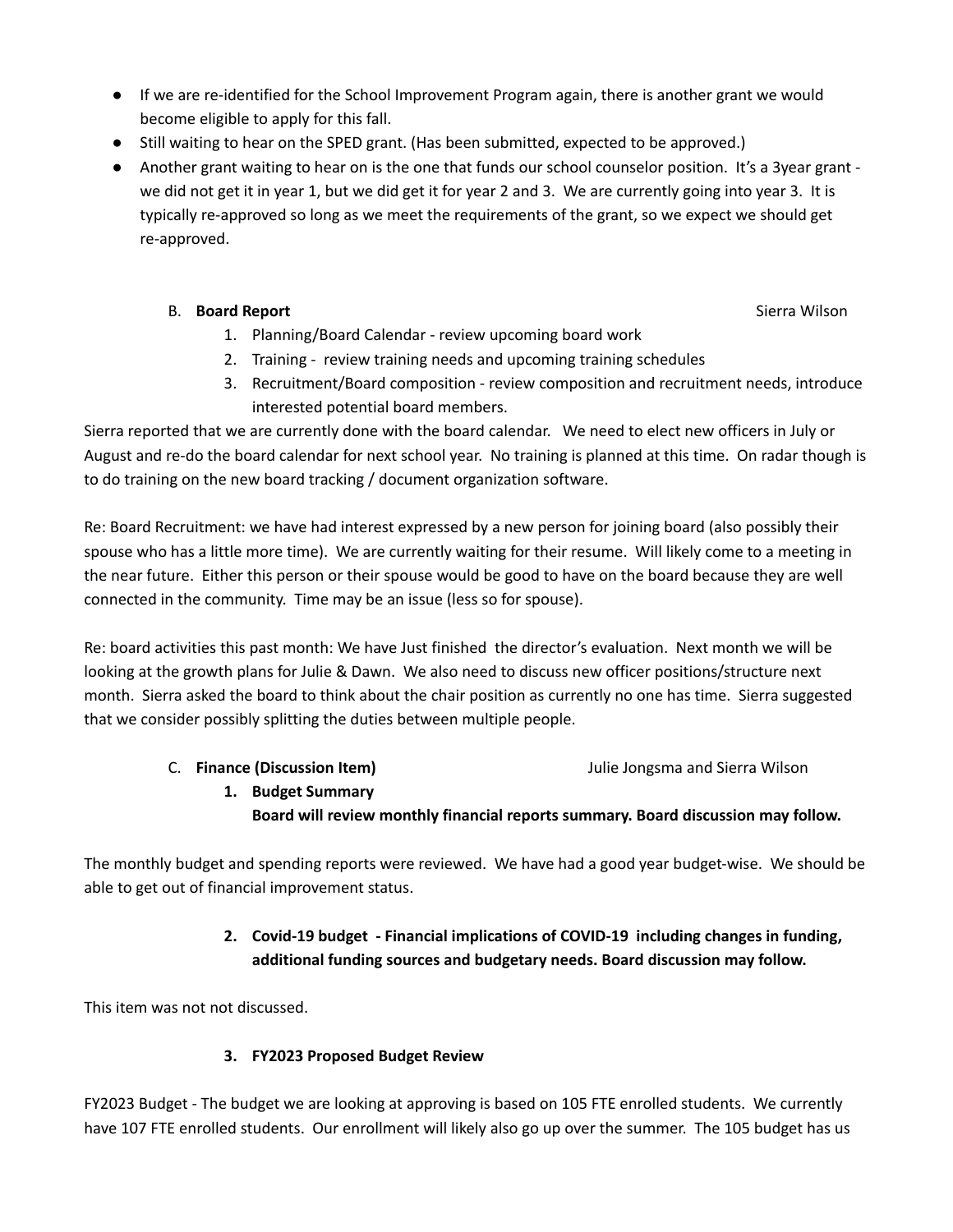more than breaking even next year (this would also be true with the 95 FTE budget, but it's even better with the 105 FTE budget).

Sierra clarifies budget process for newer members. The Proposed Budget Document once approved will need to be signed by the board so that it can be submitted to the State. The state then has an opportunity to review it and after we hear back from the State, then we will have to vote again on the final approved budget.

# III. Public Comments (Members of the Governing Body shall not discuss or take legal action on matters raised during and open call to the public unless the matters are properly noticed for discussion and legal action)

No general public was present, therefore we had no comments.

#### **IV. Executive Session -**

**A. Director Annual Evaluations - Board will review summative evaluations for Julie Jongsma and Rhette Buller. The Board may go into closed session to discuss individual employee and performance**

\*\*Pursuant to A.R.S. § [38-431.03\(A\)1](https://www.azleg.gov/ars/38/00431-03.htm). The Board of Directors of La Tierra Community School may vote to go into executive session, which will not be open to the public, to discuss employment, assignment, appointment, promotion, demotion, dismissal, and or salary. \*\*

The board decided NOT to go into executive session as no discussion was necessary. Board members have reviewed evaluation documents and have no questions. Directors do not wish to petition board for changes at this time.

Rhette expressed thanks to the board for everything as this is her last board meeting. The board thanked Rhette for her years of service and all that she accomplished and contributed to La Tierra.

## V. **Action Items (Matters on which the Governing Body may take legal action during the meeting)**

A. Director Evaluations FY 2022.

The summative evaluations for the directors, written by the board committee, were emailed to the board members in advance of the meeting. The board committee also met with both Rhette and Julie individually prior to the meeting.

| THE JUITING OF EVALUATION INTERTENCE IT LOCK WAS FIT NOVED AS IDITOWS. |              |          |           |  |             |  |
|------------------------------------------------------------------------|--------------|----------|-----------|--|-------------|--|
| Motion: Sierra                                                         | Second: Matt |          |           |  | Vote: 4-0-0 |  |
| Sierra: Aye                                                            | Anne: Aye    | Bee: Aye | Matt: Ave |  |             |  |

The summative evaluation for RHETTE for FY 2022 was APPROVED as follows:

#### The summative evaluation for JULIE for FY 2022 was APPROVED as follows:

| Motion: Sierra | Second: Matt |          |           | Vote: 4-0-0 |
|----------------|--------------|----------|-----------|-------------|
| Sierra: Aye    | Anne: Aye    | Bee: Aye | Matt: Aye |             |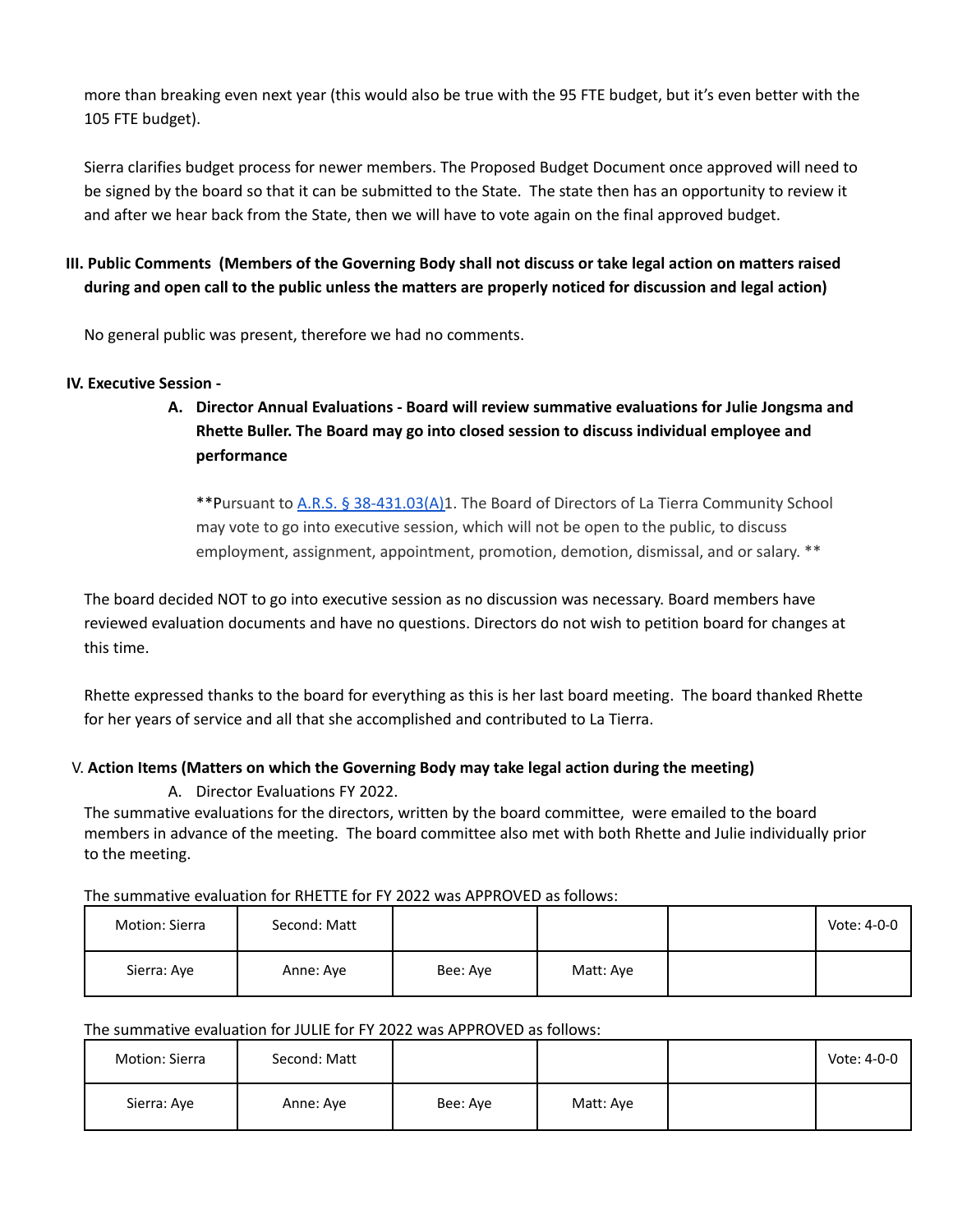## **B. Approve Proposed Budget for FY 2023**

The proposed budget document was emailed to the board in advance of the meeting and reviewed at this meeting. The FY23 Proposed Budget (budget based on 105 FTE) was APPROVED with no changes as follows:

| Motion: Sierra | Second: Anne |          |           | Vote: 4-0-0 |
|----------------|--------------|----------|-----------|-------------|
| Sierra: Aye    | Anne: Aye    | Bee: Aye | Matt: Aye |             |

#### **VI. Information and Discussion items**

#### **A. End of year review - Teacher work week recap. School goals and action plan.**

Julie:

At teacher work week, the staff reviewed things that were done throughout the year including special events, expeditions, conscience discipline, ways to make improvements, etc. They also discussed what we need to make next year's science focus successful.

Areas that would benefit from board support next year:

- Additional resources and support for the school's Science Focus
- Fundraising

#### Rhette:

Goals for next school year include taking teaching to the next level by continuing PLC work, shared teacher book studies continuing to meet once a week, focusing on math data in particular and on PLC's (Professional Learning Communities). Additionally, reviewing language arts curriculum and ELA's.

Areas that would benefit from board support next year:

- finding resources,
- finding more grant \$ for curriculum,
- finding connections in the community.

#### **VII. Information Items**

#### **A. Future Agenda Items**

- Approve final budget;
- What's happening with the AC;
- Facility discussions monthly until we decide on what we are going to do with the lease. Bill (property owner) is expecting a board decision by December.

#### **B. Meeting Dates**

Next mtg: 6/29/2022 (two weeks). This will be a quick meeting to approve the budget. Someone has to be physically on campus for this meeting. It was decided to all meet at the school but to have a zoom option available for those who cannot be physically present (some members will be out of state) Julie will for sure be on campus.